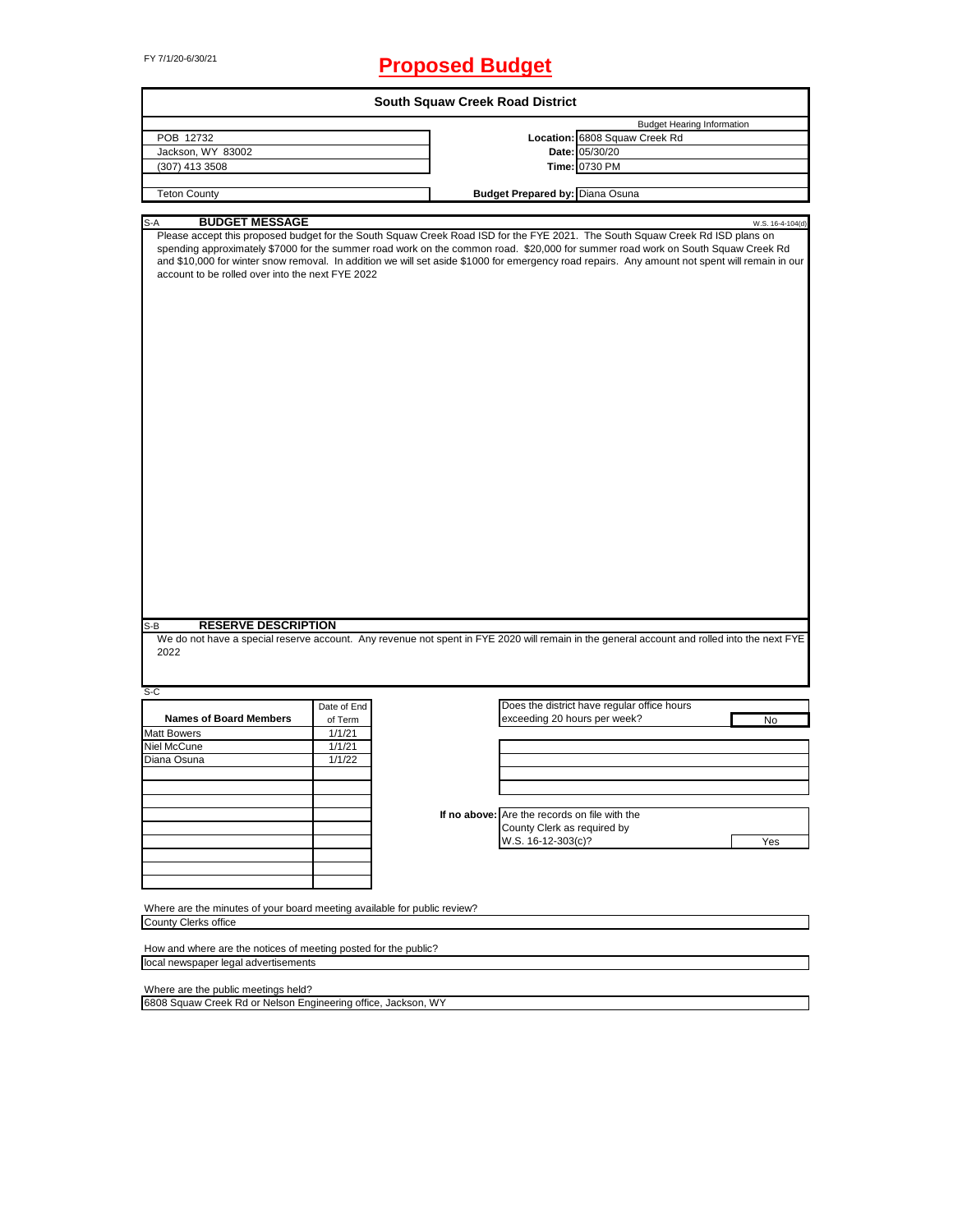### **PROPOSED BUDGET SUMMARY**

|       | <b>OVERVIEW</b>                                             |          | 2019-2020<br>Estimated | 2020-2021<br>Proposed | Pending<br>Approval |
|-------|-------------------------------------------------------------|----------|------------------------|-----------------------|---------------------|
| $S-1$ | <b>Total Budgeted Expenditures</b>                          | \$42.902 | \$37,818               | \$37,100              |                     |
| $S-2$ | <b>Total Principal to Pay on Debt</b>                       | \$0      | \$0                    |                       |                     |
| $S-3$ | <b>Total Change to Restricted Funds</b>                     | \$0      | \$0                    |                       |                     |
|       |                                                             |          |                        |                       |                     |
| $S-4$ | <b>Total General Fund and Forecasted Revenues Available</b> | \$63,856 | \$75,114               | \$77.118              |                     |
|       |                                                             |          |                        |                       |                     |
| $S-5$ | Amount requested from County Commissioners                  | \$27,260 | \$38,518               | \$38.100              |                     |
|       |                                                             |          |                        |                       |                     |
| $S-6$ | <b>Additional Funding Needed:</b>                           |          |                        |                       |                     |

|              | <b>REVENUE SUMMARY</b>                       | 2018-2019 | 2019-2020 | 2020-2021                       | Pending                                                                                                                                                                                                                           |
|--------------|----------------------------------------------|-----------|-----------|---------------------------------|-----------------------------------------------------------------------------------------------------------------------------------------------------------------------------------------------------------------------------------|
|              |                                              | Actual    | Estimated | Proposed                        | Approval                                                                                                                                                                                                                          |
|              |                                              |           |           |                                 |                                                                                                                                                                                                                                   |
| $S-7$        | <b>Operating Revenues</b>                    | \$0       | \$0       | \$0                             | en 1999.<br>Sedan pada pada kaliman dan kaliman dan kaliman dan kaliman dan kaliman dan tahun 1990.<br>Sedan kaliman dan kaliman dan kaliman dan kaliman dan kaliman dan kaliman dan kaliman dan kaliman dan kaliman              |
| $S-8$        | Tax levy (From the County Treasurer)         | \$27,260  | \$38,518  | \$38,100                        | <u>ting and the second second</u>                                                                                                                                                                                                 |
| $S-9$        | <b>Government Support</b>                    | \$0       | \$0       | \$0                             | e de la familia de la familia de la familia de la familia de la familia de la familia de la familia de la fami<br>Establecidad                                                                                                    |
| $S-10$       | Grants                                       | \$0       | \$0       | \$0                             |                                                                                                                                                                                                                                   |
| $S-11$       | Other County Support (Not from Co. Treas.)   | \$0       | \$0       | \$0                             | enni<br>Mille                                                                                                                                                                                                                     |
| $S-12$       | <b>Miscellaneous</b>                         | \$500     | \$500     | \$500                           | en de la familie de la familie de la familie de la familie de la familie de la familie de la familie de la fa<br>Espainia                                                                                                         |
| $S-13$       | <b>Other Forecasted Revenue</b>              | \$0       | \$0       | \$0                             | an dheka ku dheka ku dheka ku dheka ku dheka ku dheka ku dheka ku dheka ku dheka ku dheka ku dheka ku dheka ku<br>Marka ku dheka ku dheka ku dheka ku dheka ku dheka ku dheka ku dheka ku dheka ku dheka ku dheka ku dheka ku dh  |
| $S-14$       | <b>Total Revenue</b>                         | \$27,760  | \$39,018  | \$38,600                        | <u> Hillings</u>                                                                                                                                                                                                                  |
|              | FY 7/1/20-6/30/21                            |           |           | South Squaw Creek Road District |                                                                                                                                                                                                                                   |
|              | <b>EXPENDITURE SUMMARY</b>                   | 2018-2019 | 2019-2020 | 2020-2021                       | Pending                                                                                                                                                                                                                           |
|              |                                              | Actual    | Estimated | Proposed                        | Approval                                                                                                                                                                                                                          |
|              |                                              |           |           |                                 |                                                                                                                                                                                                                                   |
| $S-15$       | <b>Capital Outlay</b>                        | \$0       | \$0       | \$0                             | en de la familie de la familie de la familie de la familie de la familie de la familie de la familie de la fa<br>Constitution de la familie de la familie de la familie de la familie de la familie de la familie de la familie   |
| $S-16$       | <b>Interest and Fees On Debt</b>             | \$0       | \$0       | \$0                             | en de la familie de la familie de la familie de la familie de la familie de la familie de la familie de la fa<br>Construction de la familie de la familie de la familie de la familie de la familie de la familie de la familie   |
| $S-17$       | <b>Administration</b>                        | \$0       | \$0       | \$0                             | en de la familie de la familie de la familie de la familie de la familie de la familie de la familie de la fa<br>Construction de la familie de la familie de la familie de la familie de la familie de la familie de la familie   |
| $S-18$       | <b>Operations</b>                            | \$42,902  | \$37,818  | \$37,100                        | a a shekarar 2009 a shekarar 2009 a 2009 a 2009 a 2009 a 2009 a 2009 a 2009 a 2009 a 2009 a 2009 a 2009 a 200<br>Dagaarka                                                                                                         |
| $S-19$       | <b>Indirect Costs</b>                        | \$0       | \$0       | \$0                             | en de la filosofia<br>Altres de la filosofia                                                                                                                                                                                      |
| <b>S-20R</b> | <b>Expenditures paid by Reserves</b>         | \$0       | \$0       | \$0                             | en de la familie de la familie de la familie de la familie de la familie de la familie de la familie de la fam<br>Nota de la familie de la familie de la familie de la familie de la familie de la familie de la familie de la    |
| $S-20$       | <b>Total Expenditures</b>                    | \$42,902  | \$37,818  | \$37,100                        | <u>maa ka siiriikhda ka siiriikhda ka siiriikhda ka siiriikhda ka siiriikhda ka siiriikhda ka siiriikhda ka siir</u>                                                                                                              |
|              |                                              | 2018-2019 | 2019-2020 | 2020-2021                       | Pending                                                                                                                                                                                                                           |
|              | <b>DEBT SUMMARY</b>                          | Actual    | Estimated | Proposed                        | Approval                                                                                                                                                                                                                          |
|              |                                              |           |           |                                 |                                                                                                                                                                                                                                   |
| $S-21$       | <b>Principal Paid on Debt</b>                | \$0       | \$0       | \$0                             | elli politika<br>Martxo                                                                                                                                                                                                           |
|              |                                              |           |           |                                 |                                                                                                                                                                                                                                   |
|              | <b>CASH AND INVESTMENTS</b>                  | 2018-2019 | 2019-2020 | 2020-2021                       | Pending                                                                                                                                                                                                                           |
|              |                                              | Actual    | Estimated | Proposed                        | Approval                                                                                                                                                                                                                          |
|              |                                              |           |           |                                 |                                                                                                                                                                                                                                   |
| $S-22$       | <b>TOTAL GENERAL FUNDS</b>                   | \$36,096  | \$36,096  | \$38,518                        | <u> Maria Maria I</u>                                                                                                                                                                                                             |
|              | <b>Summary of Reserve Funds</b>              |           |           |                                 |                                                                                                                                                                                                                                   |
| $S-23$       | <b>Beginning Balance in Reserve Accounts</b> |           |           |                                 |                                                                                                                                                                                                                                   |
| $S-24$       | a. Sinking and Debt Service Funds            | \$0       | \$0       | \$0                             |                                                                                                                                                                                                                                   |
| $S-25$       | b. Reserves                                  | \$0       | \$0       | \$0                             | e de la composición de la composición de la composición de la composición de la composición de la composición<br>Campo de la composición de la composición de la composición de la composición de la composición de la composic   |
| $S-26$       | c. Bond Funds                                | \$0       | \$0       | \$0                             |                                                                                                                                                                                                                                   |
|              | Total Reserves (a+b+c)                       | \$0       | \$0       | \$0                             | en de la filo<br>Maria de la filòla del control de la filòla de la filòla de la filòla de la filòla de la filòla<br>Maria de la filòla de la filòla de la filòla de la filòla de la filòla de la filòla de la filòla de la filòla |
| $S-27$       | Amount to be added                           |           |           |                                 |                                                                                                                                                                                                                                   |
| $S-28$       | a. Sinking and Debt Service Funds            | \$0       | \$0       | \$0                             | en eller<br>Girlsh                                                                                                                                                                                                                |
| $S-29$       | b. Reserves                                  | \$0       | \$0       | \$0                             | e de la composición de la composición de la composición de la composición de la composición de la composición<br>Campo de la composición de la composición de la composición de la composición de la composición de la composic   |
| $S-30$       | c. Bond Funds                                | \$0       | \$0       | \$0                             |                                                                                                                                                                                                                                   |
|              | Total to be added (a+b+c)                    | \$0       | \$0       | \$0                             | en de la filosofia<br>Altres de la filòlogía                                                                                                                                                                                      |
|              |                                              |           |           |                                 |                                                                                                                                                                                                                                   |
| $S-31$       | <b>Subtotal</b>                              | \$0       | \$0       | \$0                             | e de la provincia de la provincia de la provincia de la provincia de la provincia de la provincia de la provin<br>Constituit de la provincia de la provincia de la provincia de la provincia de la provincia de la provincia de   |
| $S-32$       | Less Total to be spent                       | \$0       | \$0       | \$0                             |                                                                                                                                                                                                                                   |
| $S-33$       | TOTAL RESERVES AT END OF FISCAL YEAR         | \$0       | \$0       | \$0                             | en de la filòla de la filòla de la filòla de la filòla de la filòla de la filòla de la filòla de la filòla de<br>Califòrnia                                                                                                       |
|              |                                              |           |           |                                 | <b>End of Summarv</b>                                                                                                                                                                                                             |

*Budget Officer / District Official (if not same as "Submitted by")*

Date adopted by Special District \_\_\_\_\_\_\_\_\_\_\_

| <b>DISTRICT ADDRESS: POB 12732</b> |                   | <b>PREPARED BY: Diana Osuna</b> |
|------------------------------------|-------------------|---------------------------------|
|                                    | Jackson, WY 83002 |                                 |

**DISTRICT PHONE:** (307) 413 3508

1/23/19 *Form approved by Wyoming Department of Audit, Public Funds Division Prepared in compliance with the Uniform Municipal Fiscal Procedures Act (W.S. 16-4-101 through 124) as it applies.*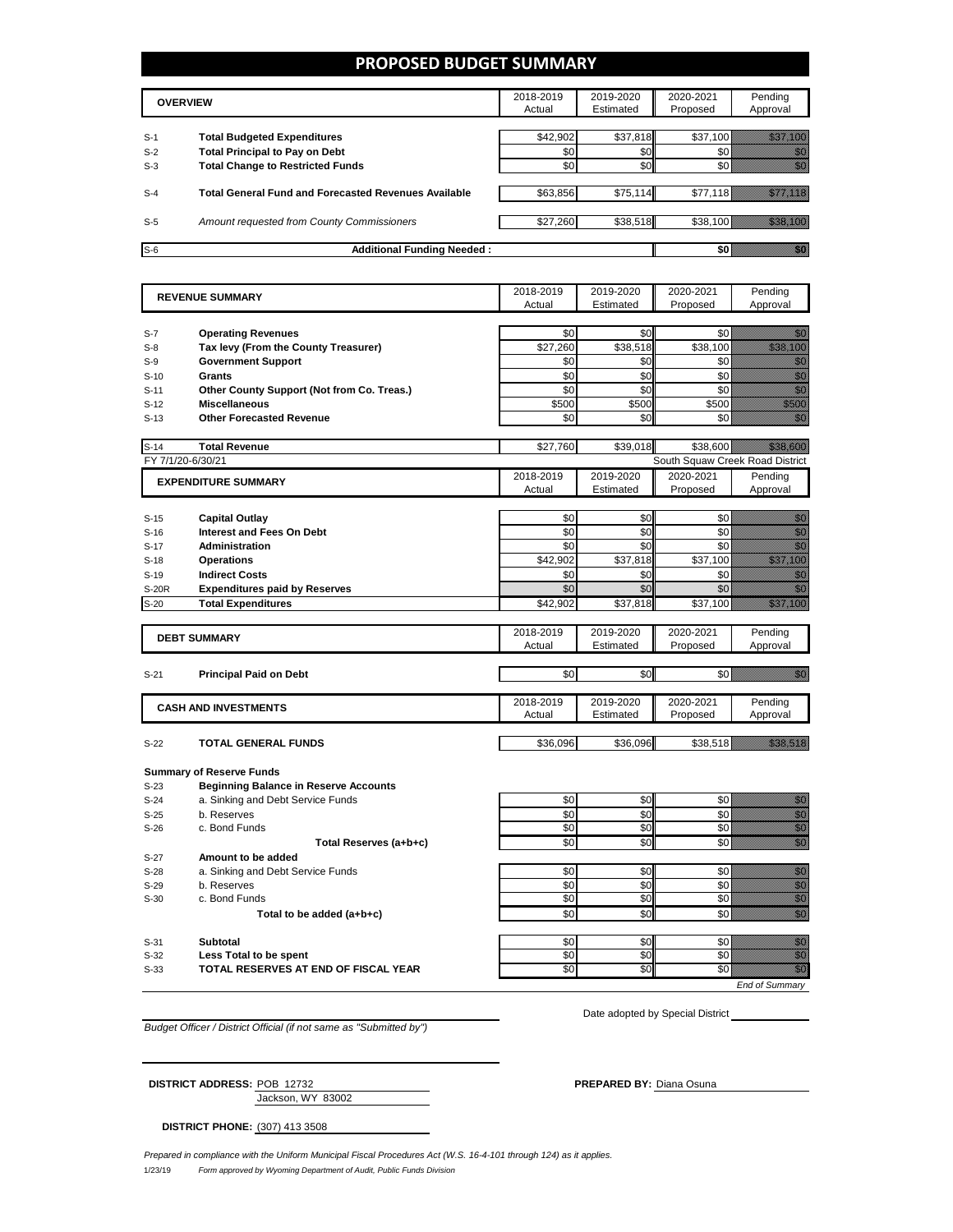# **Proposed Budget**

| <b>NAME OF DISTRICT/BOARD</b><br>PROPERTY TAXES AND ASSESSMENTS<br>2018-2019<br>2019-2020<br>2020-2021<br>Actual<br>Estimated<br>Proposed<br>Approval<br><b>Property Taxes and Assessments Received</b><br>$R-1$<br>Tax Levy (From the County Treasurer)<br>\$27,260<br>\$38,518<br>\$38,100<br>$R-1.1$<br><b>Other County Support</b><br>$R-1.2$<br><b>FORECASTED REVENUE</b><br>2018-2019<br>2020-2021<br>2019-2020<br>Actual<br>Estimated<br>Proposed<br><b>Revenues from Other Governments</b><br>$R-2$<br>State Aid<br>$R - 2.1$<br>Additional County Aid (non-treasurer)<br>$R-2.2$<br>City (or Town) Aid<br>$R-2.3$<br>$R-2.4$<br>Other (Specify)<br>\$0<br>\$0<br><b>Total Government Support</b><br>\$0<br>$R-2.5$<br>$R-3$<br><b>Operating Revenues</b> | Pending                                                                                                                                                                                                                         |
|-------------------------------------------------------------------------------------------------------------------------------------------------------------------------------------------------------------------------------------------------------------------------------------------------------------------------------------------------------------------------------------------------------------------------------------------------------------------------------------------------------------------------------------------------------------------------------------------------------------------------------------------------------------------------------------------------------------------------------------------------------------------|---------------------------------------------------------------------------------------------------------------------------------------------------------------------------------------------------------------------------------|
|                                                                                                                                                                                                                                                                                                                                                                                                                                                                                                                                                                                                                                                                                                                                                                   |                                                                                                                                                                                                                                 |
|                                                                                                                                                                                                                                                                                                                                                                                                                                                                                                                                                                                                                                                                                                                                                                   |                                                                                                                                                                                                                                 |
|                                                                                                                                                                                                                                                                                                                                                                                                                                                                                                                                                                                                                                                                                                                                                                   |                                                                                                                                                                                                                                 |
|                                                                                                                                                                                                                                                                                                                                                                                                                                                                                                                                                                                                                                                                                                                                                                   |                                                                                                                                                                                                                                 |
|                                                                                                                                                                                                                                                                                                                                                                                                                                                                                                                                                                                                                                                                                                                                                                   |                                                                                                                                                                                                                                 |
|                                                                                                                                                                                                                                                                                                                                                                                                                                                                                                                                                                                                                                                                                                                                                                   |                                                                                                                                                                                                                                 |
|                                                                                                                                                                                                                                                                                                                                                                                                                                                                                                                                                                                                                                                                                                                                                                   | a katalunggal sa katalunggal sa katalunggal sa katalunggal sa katalunggal sa katalunggal sa katalunggal sa kat                                                                                                                  |
|                                                                                                                                                                                                                                                                                                                                                                                                                                                                                                                                                                                                                                                                                                                                                                   |                                                                                                                                                                                                                                 |
|                                                                                                                                                                                                                                                                                                                                                                                                                                                                                                                                                                                                                                                                                                                                                                   |                                                                                                                                                                                                                                 |
|                                                                                                                                                                                                                                                                                                                                                                                                                                                                                                                                                                                                                                                                                                                                                                   |                                                                                                                                                                                                                                 |
|                                                                                                                                                                                                                                                                                                                                                                                                                                                                                                                                                                                                                                                                                                                                                                   | Pending                                                                                                                                                                                                                         |
|                                                                                                                                                                                                                                                                                                                                                                                                                                                                                                                                                                                                                                                                                                                                                                   | Approval                                                                                                                                                                                                                        |
|                                                                                                                                                                                                                                                                                                                                                                                                                                                                                                                                                                                                                                                                                                                                                                   |                                                                                                                                                                                                                                 |
|                                                                                                                                                                                                                                                                                                                                                                                                                                                                                                                                                                                                                                                                                                                                                                   |                                                                                                                                                                                                                                 |
|                                                                                                                                                                                                                                                                                                                                                                                                                                                                                                                                                                                                                                                                                                                                                                   |                                                                                                                                                                                                                                 |
|                                                                                                                                                                                                                                                                                                                                                                                                                                                                                                                                                                                                                                                                                                                                                                   |                                                                                                                                                                                                                                 |
|                                                                                                                                                                                                                                                                                                                                                                                                                                                                                                                                                                                                                                                                                                                                                                   |                                                                                                                                                                                                                                 |
|                                                                                                                                                                                                                                                                                                                                                                                                                                                                                                                                                                                                                                                                                                                                                                   | <u>film</u>                                                                                                                                                                                                                     |
|                                                                                                                                                                                                                                                                                                                                                                                                                                                                                                                                                                                                                                                                                                                                                                   |                                                                                                                                                                                                                                 |
| $R - 3.1$<br><b>Customer Charges</b><br>Sales of Goods or Services<br>$R - 3.2$                                                                                                                                                                                                                                                                                                                                                                                                                                                                                                                                                                                                                                                                                   |                                                                                                                                                                                                                                 |
| <b>Other Assessments</b><br>$R - 3.3$                                                                                                                                                                                                                                                                                                                                                                                                                                                                                                                                                                                                                                                                                                                             |                                                                                                                                                                                                                                 |
| \$0<br>\$0<br>\$0<br><b>Total Operating Revenues</b><br>$R - 3.4$                                                                                                                                                                                                                                                                                                                                                                                                                                                                                                                                                                                                                                                                                                 | <u>man</u>                                                                                                                                                                                                                      |
| $R-4$<br>Grants                                                                                                                                                                                                                                                                                                                                                                                                                                                                                                                                                                                                                                                                                                                                                   |                                                                                                                                                                                                                                 |
| <b>Direct Federal Grants</b><br>$R - 4.1$                                                                                                                                                                                                                                                                                                                                                                                                                                                                                                                                                                                                                                                                                                                         |                                                                                                                                                                                                                                 |
| Federal Grants thru State Agencies<br>$R - 4.2$                                                                                                                                                                                                                                                                                                                                                                                                                                                                                                                                                                                                                                                                                                                   |                                                                                                                                                                                                                                 |
| <b>Grants from State Agencies</b><br>$R - 4.3$                                                                                                                                                                                                                                                                                                                                                                                                                                                                                                                                                                                                                                                                                                                    |                                                                                                                                                                                                                                 |
| <b>Total Grants</b><br>\$0<br>\$0<br>\$0<br>$R - 4.4$                                                                                                                                                                                                                                                                                                                                                                                                                                                                                                                                                                                                                                                                                                             | en de la familie de la familie de la familie de la familie de la familie de la familie de la familie de la fa<br>Constitution de la familie de la familie de la familie de la familie de la familie de la familie de la familie |
| $R-5$<br><b>Miscellaneous Revenue</b>                                                                                                                                                                                                                                                                                                                                                                                                                                                                                                                                                                                                                                                                                                                             |                                                                                                                                                                                                                                 |
| $R - 5.1$<br>Interest                                                                                                                                                                                                                                                                                                                                                                                                                                                                                                                                                                                                                                                                                                                                             |                                                                                                                                                                                                                                 |
| \$500<br>Other: Specify<br>\$500<br>\$500<br>$R-5.2$<br>payment from American C                                                                                                                                                                                                                                                                                                                                                                                                                                                                                                                                                                                                                                                                                   | <u>i karatikana</u>                                                                                                                                                                                                             |
| Other: Additional<br>$R - 5.3$                                                                                                                                                                                                                                                                                                                                                                                                                                                                                                                                                                                                                                                                                                                                    |                                                                                                                                                                                                                                 |
| \$500<br>\$500<br>\$500<br><b>Total Miscellaneous</b><br>$R - 5.4$                                                                                                                                                                                                                                                                                                                                                                                                                                                                                                                                                                                                                                                                                                | a a an an t-                                                                                                                                                                                                                    |
| <b>Total Forecasted Revenue</b><br>\$500<br>\$500<br>\$500<br>$R - 5.5$                                                                                                                                                                                                                                                                                                                                                                                                                                                                                                                                                                                                                                                                                           | <u>ti k</u>                                                                                                                                                                                                                     |
| <b>Other Forecasted Revenue</b><br>$R-6$                                                                                                                                                                                                                                                                                                                                                                                                                                                                                                                                                                                                                                                                                                                          |                                                                                                                                                                                                                                 |
| a. Other past due-as estimated by Co. Treas.<br>$R - 6.1$                                                                                                                                                                                                                                                                                                                                                                                                                                                                                                                                                                                                                                                                                                         |                                                                                                                                                                                                                                 |
| b. Other forecasted revenue (specify):<br>$R-6.2$                                                                                                                                                                                                                                                                                                                                                                                                                                                                                                                                                                                                                                                                                                                 |                                                                                                                                                                                                                                 |
| $R-6.3$                                                                                                                                                                                                                                                                                                                                                                                                                                                                                                                                                                                                                                                                                                                                                           |                                                                                                                                                                                                                                 |
| $R-6.4$                                                                                                                                                                                                                                                                                                                                                                                                                                                                                                                                                                                                                                                                                                                                                           |                                                                                                                                                                                                                                 |
| $R-6.5$                                                                                                                                                                                                                                                                                                                                                                                                                                                                                                                                                                                                                                                                                                                                                           |                                                                                                                                                                                                                                 |
| \$0<br>\$0<br>\$0<br>Total Other Forecasted Revenue (a+b)<br>$R-6.6$                                                                                                                                                                                                                                                                                                                                                                                                                                                                                                                                                                                                                                                                                              |                                                                                                                                                                                                                                 |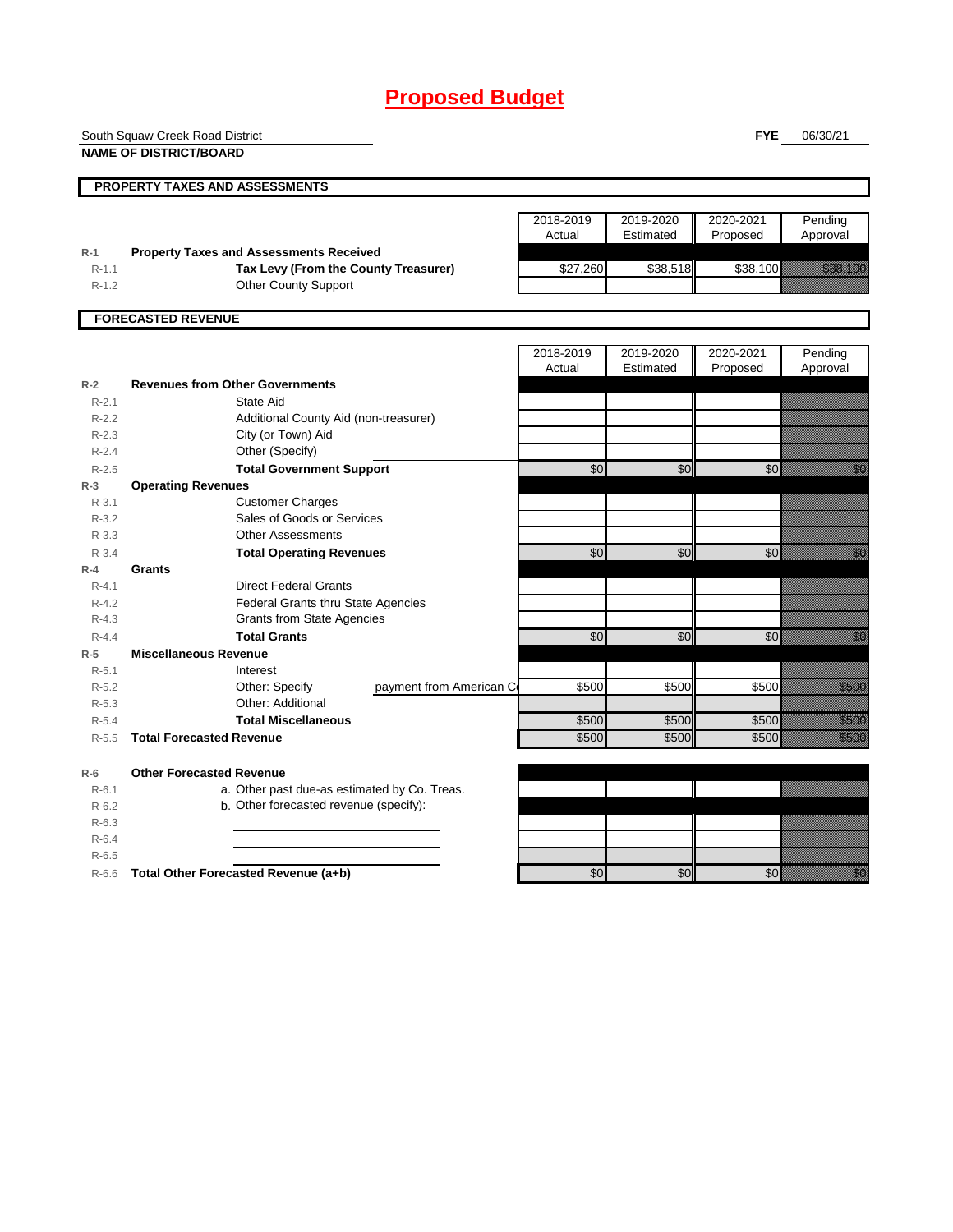#### South Squaw Creek Road District **NAME OF DISTRICT/BOARD**

# **CAPITAL OUTLAY BUDGET**

| $E-1$     | <b>Capital Outlay</b> |                         |
|-----------|-----------------------|-------------------------|
| $E - 1.1$ |                       | Real Property           |
| $F-12$    |                       | Vehicles                |
| $F-1.3$   |                       | <b>Office Equipment</b> |
| $F-14$    |                       | Other (Specify)         |
| $F-1.5$   |                       |                         |
| $F-16$    |                       |                         |
| $F-17$    |                       |                         |
| $F-1.8$   | TOTAL CAPITAL OUTLAY  |                         |

|           |                             |                      | 2018-2019 | 2019-2020 | 2020-2021 | Pending                                                                                                                   |
|-----------|-----------------------------|----------------------|-----------|-----------|-----------|---------------------------------------------------------------------------------------------------------------------------|
|           |                             |                      | Actual    | Estimated | Proposed  | Approval                                                                                                                  |
|           | <b>Capital Outlay</b>       |                      |           |           |           |                                                                                                                           |
| $E - 1.1$ |                             | <b>Real Property</b> |           |           |           |                                                                                                                           |
| $E-1.2$   |                             | Vehicles             |           |           |           |                                                                                                                           |
| $E-1.3$   |                             | Office Equipment     |           |           |           |                                                                                                                           |
| $E - 1.4$ |                             | Other (Specify)      |           |           |           |                                                                                                                           |
| $E-1.5$   |                             |                      |           |           |           |                                                                                                                           |
| $E-1.6$   |                             |                      |           |           |           |                                                                                                                           |
| $E - 1.7$ |                             |                      |           |           |           |                                                                                                                           |
| $E-1.8$   | <b>TOTAL CAPITAL OUTLAY</b> |                      | \$0       | \$0       | \$0       | en de la familie de la familie de la familie de la familie de la familie de la familie de la familie de la fa<br>Espainia |

### **ADMINISTRATION BUDGET**

| $E-2$     | <b>Personnel Services</b>            |
|-----------|--------------------------------------|
| $E - 2.1$ | Administrator                        |
| $E - 2.2$ | Secretary                            |
| $E - 2.3$ | Clerical                             |
| $E - 2.4$ | Other (Specify)                      |
| $E - 2.5$ |                                      |
| $E - 2.6$ |                                      |
| $E - 2.7$ |                                      |
| $E-3$     | <b>Board Expenses</b>                |
| $E - 3.1$ | Travel                               |
| $E - 3.2$ | Mileage                              |
| $E - 3.3$ | Other (Specify)                      |
| $E - 3.4$ |                                      |
| $E - 3.5$ |                                      |
| $E - 3.6$ |                                      |
| $E-4$     | <b>Contractual Services</b>          |
| $E - 4.1$ | Legal                                |
| $E - 4.2$ | Accounting/Auditing                  |
| $E - 4.3$ | Other (Specify)                      |
| $E - 4.4$ |                                      |
| $E - 4.5$ |                                      |
| $E - 4.6$ |                                      |
| $E-5$     | <b>Other Administrative Expenses</b> |
| $E - 5.1$ | <b>Office Supplies</b>               |
| $E - 5.2$ | Office equipment, rent & repair      |
| $E - 5.3$ | Education                            |
| $E - 5.4$ | Registrations                        |
| $E - 5.5$ | Other (Specify)                      |
| $E - 5.6$ |                                      |
| $E - 5.7$ |                                      |
| $E - 5.8$ |                                      |
| $E-6$     | <b>TOTAL ADMINISTRATION</b>          |

| 2018-2019 | 2019-2020 | 2020-2021 | Pending       |
|-----------|-----------|-----------|---------------|
| Actual    | Estimated | Proposed  | Approval      |
|           |           |           |               |
|           |           |           |               |
|           |           |           |               |
|           |           |           |               |
|           |           |           |               |
|           |           |           |               |
|           |           |           |               |
|           |           |           |               |
|           |           |           |               |
|           |           |           |               |
|           |           |           |               |
|           |           |           |               |
|           |           |           |               |
|           |           |           |               |
|           |           |           |               |
|           |           |           |               |
|           |           |           |               |
|           |           |           |               |
|           |           |           |               |
|           |           |           |               |
|           |           |           |               |
|           |           |           |               |
|           |           |           |               |
|           |           |           |               |
|           |           |           |               |
|           |           |           |               |
|           |           |           |               |
|           |           |           |               |
|           |           |           |               |
|           |           |           |               |
|           |           |           |               |
|           | \$0       |           | enne<br>Mille |
| \$0       |           | \$0       |               |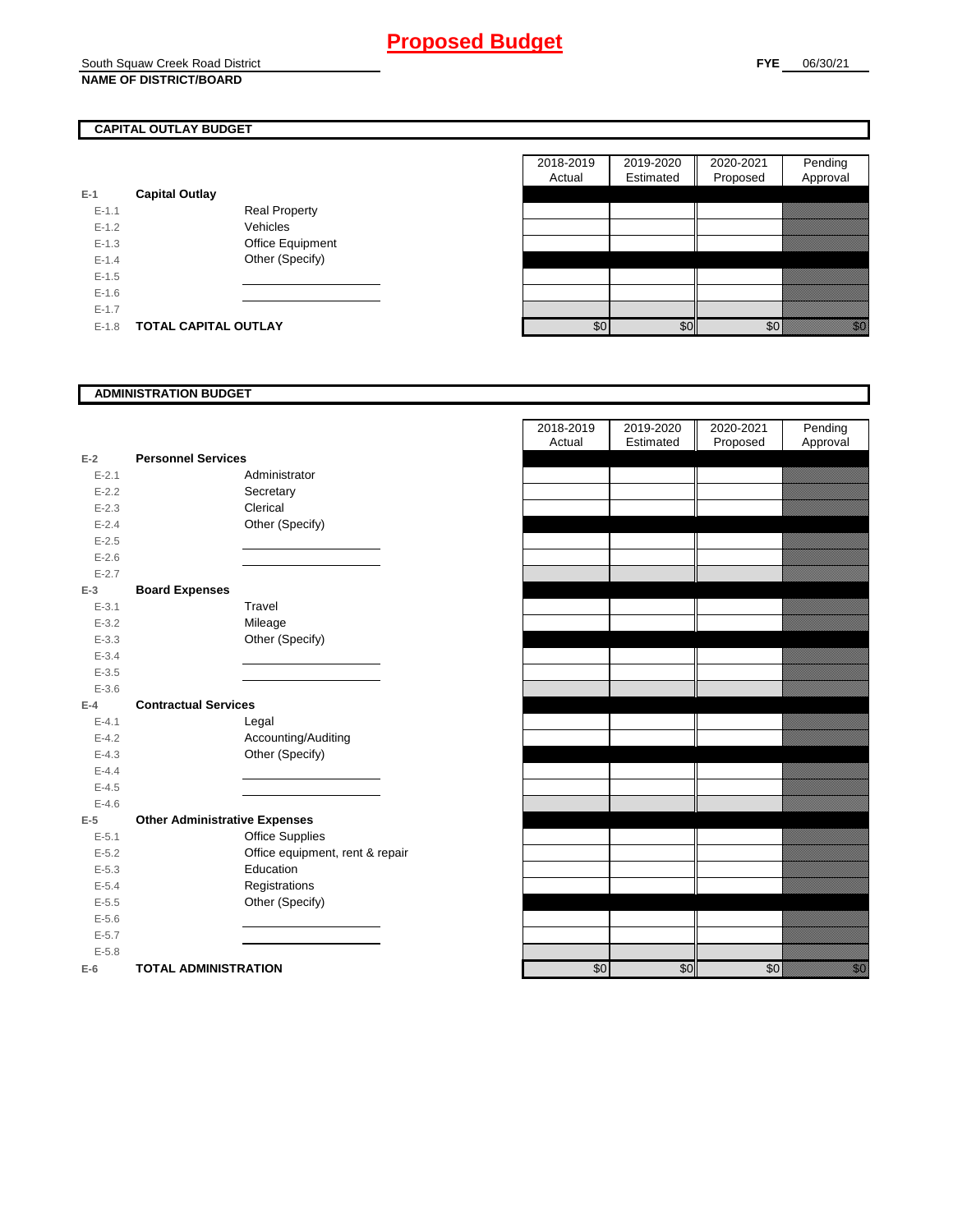# **Proposed Budget**

South Squaw Creek Road District

## **OPERATIONS BUDGET**

|           |                                        | nuuai    | Lournated <b>I</b> | r rupuseu |
|-----------|----------------------------------------|----------|--------------------|-----------|
| $E-7$     | <b>Personnel Services</b>              |          |                    |           |
| $E - 7.1$ | Wages--Operations                      |          |                    |           |
| $E - 7.2$ | Service Contracts                      |          |                    |           |
| $E - 7.3$ | Other (Specify)                        |          |                    |           |
| $E - 7.4$ |                                        |          |                    |           |
| $E - 7.5$ |                                        |          |                    |           |
| $E - 7.6$ |                                        |          |                    |           |
| $E-8$     | <b>Travel</b>                          |          |                    |           |
| $E - 8.1$ | Mileage                                |          |                    |           |
| $E - 8.2$ | Other (Specify)                        |          |                    |           |
| $E - 8.3$ |                                        |          |                    |           |
| $E - 8.4$ |                                        |          |                    |           |
| $E - 8.5$ |                                        |          |                    |           |
| $E-9$     | <b>Operating supplies (List)</b>       |          |                    |           |
| $E - 9.1$ |                                        |          |                    |           |
| $E - 9.2$ |                                        |          |                    |           |
| $E-9.3$   |                                        |          |                    |           |
| $E - 9.4$ |                                        |          |                    |           |
| $E-9.5$   |                                        |          |                    |           |
| $E-10$    | <b>Program Services (List)</b>         |          |                    |           |
| $E-10.1$  |                                        |          |                    |           |
| $E-10.2$  |                                        |          |                    |           |
| $E-10.3$  |                                        |          |                    |           |
| $E-10.4$  |                                        |          |                    |           |
| $E-10.5$  |                                        |          |                    |           |
| $E-11$    | <b>Contractual Arrangements (List)</b> |          |                    |           |
| $E-11.1$  | snowplowing/summer rd \                | \$42,902 | \$37,818           | \$37,100  |
| $E-11.2$  |                                        |          |                    |           |
| $E-11.3$  |                                        |          |                    |           |
| $E-11.4$  |                                        |          |                    |           |
| $E-11.5$  |                                        |          |                    |           |
| $E-12$    | <b>Other operations (Specify)</b>      |          |                    |           |
| $E-12.1$  |                                        |          |                    |           |
| $E-12.2$  |                                        |          |                    |           |
| $E-12.3$  |                                        |          |                    |           |
| $E-12.4$  |                                        |          |                    |           |
| $E-12.5$  |                                        |          |                    |           |
| $E-13$    | <b>TOTAL OPERATIONS</b>                | \$42,902 | \$37,818           | \$37,100  |

|                |                                        | 2018-2019 | 2019-2020 | 2020-2021 | Pending                            |
|----------------|----------------------------------------|-----------|-----------|-----------|------------------------------------|
|                |                                        | Actual    | Estimated | Proposed  | Approval                           |
| $\overline{7}$ | <b>Personnel Services</b>              |           |           |           |                                    |
| $E - 7.1$      | Wages--Operations                      |           |           |           |                                    |
| $E - 7.2$      | <b>Service Contracts</b>               |           |           |           |                                    |
| $E - 7.3$      | Other (Specify)                        |           |           |           |                                    |
| $E - 7.4$      |                                        |           |           |           |                                    |
| $E - 7.5$      |                                        |           |           |           |                                    |
| $E - 7.6$<br>8 | <b>Travel</b>                          |           |           |           |                                    |
| $E - 8.1$      | Mileage                                |           |           |           |                                    |
| $E - 8.2$      | Other (Specify)                        |           |           |           |                                    |
| $E - 8.3$      |                                        |           |           |           |                                    |
| $E-8.4$        |                                        |           |           |           |                                    |
| $E - 8.5$      |                                        |           |           |           |                                    |
| 9              | <b>Operating supplies (List)</b>       |           |           |           |                                    |
| $E-9.1$        |                                        |           |           |           |                                    |
| $E - 9.2$      |                                        |           |           |           |                                    |
| $E - 9.3$      |                                        |           |           |           |                                    |
| $E - 9.4$      |                                        |           |           |           |                                    |
| $E - 9.5$      |                                        |           |           |           |                                    |
| 10             | <b>Program Services (List)</b>         |           |           |           |                                    |
| $E-10.1$       |                                        |           |           |           |                                    |
| $E-10.2$       |                                        |           |           |           |                                    |
| $E-10.3$       |                                        |           |           |           |                                    |
| $E-10.4$       |                                        |           |           |           |                                    |
| $E-10.5$       |                                        |           |           |           |                                    |
| $11 -$         | <b>Contractual Arrangements (List)</b> |           |           |           |                                    |
| $E-11.1$       | snowplowing/summer rd \                | \$42,902  | \$37,818  | \$37,100  | <u> Karl Barat da</u>              |
| $E-11.2$       |                                        |           |           |           |                                    |
| $E-11.3$       |                                        |           |           |           |                                    |
| $E-11.4$       |                                        |           |           |           |                                    |
| $E-11.5$       |                                        |           |           |           |                                    |
| 12             | <b>Other operations (Specify)</b>      |           |           |           |                                    |
| $E-12.1$       |                                        |           |           |           |                                    |
| $E-12.2$       |                                        |           |           |           |                                    |
| $E-12.3$       |                                        |           |           |           |                                    |
| $E-12.4$       |                                        |           |           |           |                                    |
| $E-12.5$       |                                        |           |           |           |                                    |
| $-13$          | <b>TOTAL OPERATIONS</b>                | \$42.902  | \$37.818  | \$37.100  | <u>ta ka</u> kalendari katalog asl |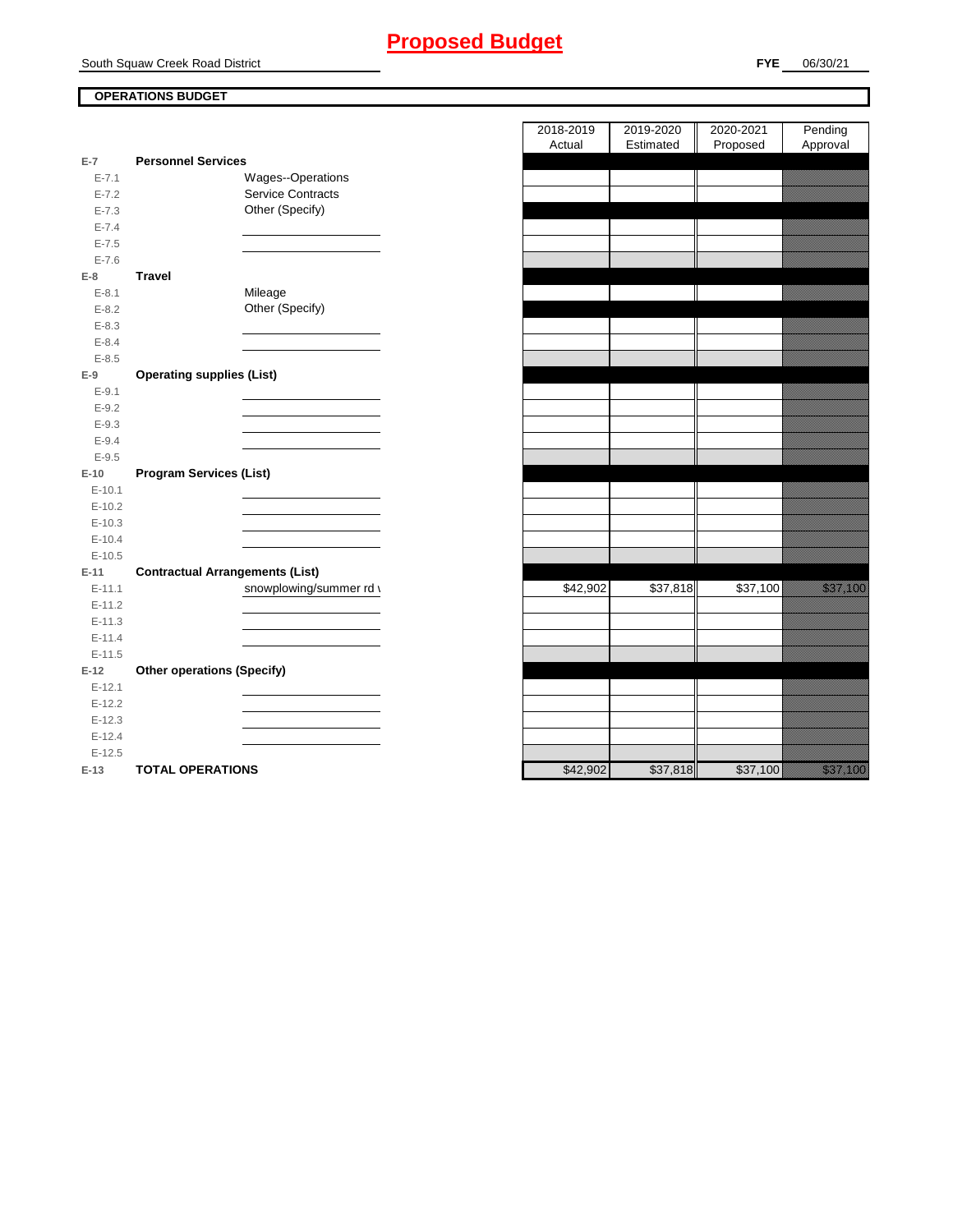# **Proposed Budget**

### **INDIRECT COSTS BUDGET**

| $E-14$     | Insurance                   |                               |
|------------|-----------------------------|-------------------------------|
| $F-141$    |                             | Liability                     |
| $F-142$    |                             | <b>Buildings and vehicles</b> |
| $E-14.3$   |                             | Equipment                     |
| $F-144$    |                             | Other (Specify)               |
| $E-14.5$   |                             |                               |
| $E - 14.6$ |                             |                               |
| $F-147$    |                             |                               |
| $E-15$     | Indirect payroll costs:     |                               |
| $E - 15.1$ |                             | FICA (Social Security) taxes  |
| $E-15.2$   |                             | <b>Workers Compensation</b>   |
| $E-15.3$   |                             | <b>Unemployment Taxes</b>     |
| $E-15.4$   |                             | Retirement                    |
| $E-15.5$   |                             | Health Insurance              |
| $E - 15.6$ |                             | Other (Specify)               |
| $E-15.7$   |                             |                               |
| $E-15.8$   |                             |                               |
| $E-15.9$   |                             |                               |
|            |                             |                               |
| $E-17$     | <b>TOTAL INDIRECT COSTS</b> |                               |

| 2018-2019 | 2019-2020 | 2020-2021 | Pending  |
|-----------|-----------|-----------|----------|
| Actual    | Estimated | Proposed  | Approval |
|           |           |           |          |
|           |           |           |          |
|           |           |           |          |
|           |           |           |          |
|           |           |           |          |
|           |           |           |          |
|           |           |           |          |
|           |           |           |          |
|           |           |           |          |
|           |           |           |          |
|           |           |           |          |
|           |           |           |          |
|           |           |           |          |
|           |           |           |          |
|           |           |           |          |
|           |           |           |          |
|           |           |           |          |
|           |           |           |          |
|           |           |           |          |
|           |           |           |          |
| \$0       | \$0       | \$0       |          |

#### **DEBT SERVICE BUDGET**

|         |                           | 2018-2019 | 2019-2020 | 2020-2021 | Pending                                                                                                                                                                                                                          |
|---------|---------------------------|-----------|-----------|-----------|----------------------------------------------------------------------------------------------------------------------------------------------------------------------------------------------------------------------------------|
|         |                           | Actual    | Estimated | Proposed  | Approval                                                                                                                                                                                                                         |
| $D-1$   | <b>Debt Service</b>       |           |           |           |                                                                                                                                                                                                                                  |
| $D-1.1$ | Principal                 |           |           |           |                                                                                                                                                                                                                                  |
| $D-1.2$ | Interest                  |           |           |           |                                                                                                                                                                                                                                  |
| $D-1.3$ | Fees                      |           |           |           |                                                                                                                                                                                                                                  |
| $D-2$   | <b>TOTAL DEBT SERVICE</b> | \$0       | \$0       | \$0       | en de la familie de la familie de la familie de la familie de la familie de la familie de la familie de la fam<br>De la familie de la familie de la familie de la familie de la familie de la familie de la familie de la famili |